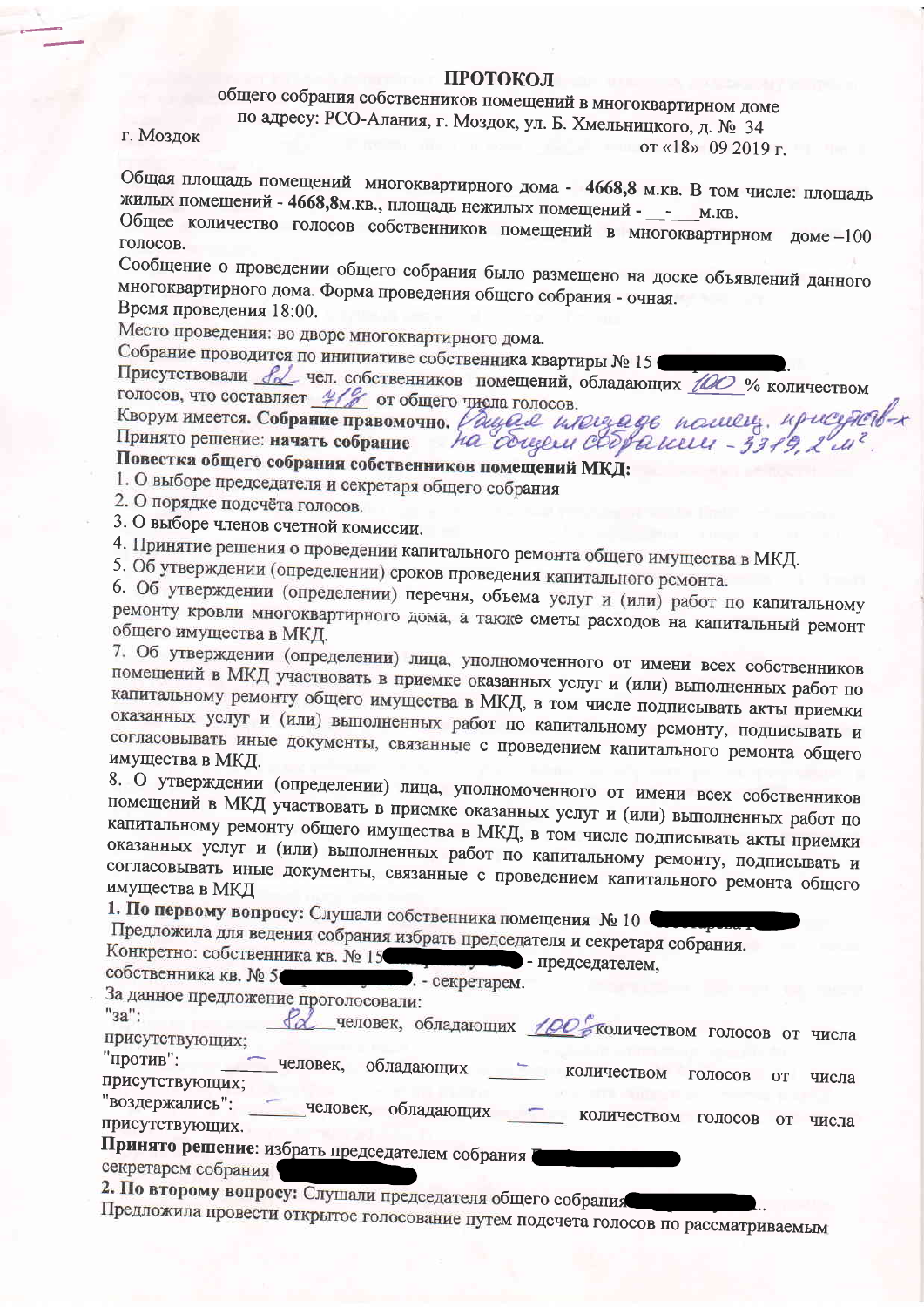| вопросам, подсчет которых производить счетной комиссии отдельно, по каждому вопросу.<br>Других предложений не поступало.<br>За данное предложение проголосовали:                                                                                    |
|-----------------------------------------------------------------------------------------------------------------------------------------------------------------------------------------------------------------------------------------------------|
| $"3a"$ :<br>А человек, обладающих 100% количеством голосов от числа<br>присутствующих;                                                                                                                                                              |
| "против": - человек, обладающих -<br>количеством<br>голосов<br>OT<br>числа<br>присутствующих;                                                                                                                                                       |
| "воздержались": - человек, обладающих - количеством голосов от числа<br>присутствующих.                                                                                                                                                             |
| Принято решение: Решения принимать открытым голосованием путем подсчета голосов.<br>Подсчет голосов производить счетной комиссией, отдельно по каждому вопросу.<br>3. По третьему вопросу: Слушали секретаря общего собрания                        |
| Предложила для подсчета итогов голосования по рассматриваемым вопросам избрать<br>счетную комиссию в количестве 3 человек. Персонально:<br>$\blacksquare$ - собственника кв. № 10<br>- собственника кв. № 37<br>$\bullet$ собственника кв. $N_2$ 28 |
| Голосование за данные кандидатуры провести списком. Других предложений не поступало.<br>За данное предложение проголосовали:                                                                                                                        |
| "за": 82 человек, обладающих / 20% количеством голосов от числа присутствующих;<br>"против": - человек, обладающих<br>количеством<br>голосов<br><b>OT</b><br>числа<br>присутствующих;                                                               |
| "воздержались": - человек, обладающих - количеством голосов от<br>числа<br>присутствующих.<br>Принято решение: Избрать счетную комиссию в количестве 3 человек в следующем                                                                          |
| составе:<br>- собственника кв. № 10                                                                                                                                                                                                                 |
| собственника кв. № 37<br>- собственника кв. № 28                                                                                                                                                                                                    |
| 4. По четвертому вопросу: Слушали информацию председателя многоквартирного дома                                                                                                                                                                     |
| Она обратилась ко всем собственникам, присутствующим на собрании, рассмотреть вопрос о<br>принятии решения по проведению капитального ремонта общего имущества в МКД.<br>Предложила:                                                                |
| - принять решение о проведении капитального ремонта кровли и первоочередности<br>проведения таких работ в связи с ее аварийностью.<br>Других предложений не поступило.                                                                              |
| За данное предложение проголосовали:                                                                                                                                                                                                                |
| "за": <i>fd</i> человек, обладающих <i>ACO</i> с количеством голосов от числа присутствующих;<br>"против":<br>- человек, обладающих<br>количеством<br>голосов<br><b>OT</b><br>числа<br>присутствующих;                                              |
| "воздержались": - человек, обладающих<br>количеством голосов<br><b>OT</b><br>числа<br>присутствующих.                                                                                                                                               |
| Принято решение:<br>Принято решение о проведении капитального ремонта кровли многоквартирного дома.                                                                                                                                                 |
| 5. По пятому вопросу: Слушали собственника жилого помещения № 40                                                                                                                                                                                    |
| Предложила утвердить срок проведения капитального ремонта общего имущества в МКД.<br>В связи с аварийностью кровли многоквартирного дома утвердить срок проведения<br>капитального ремонта кровли до 2021 г.                                        |
| Других предложений не поступило.                                                                                                                                                                                                                    |
| За данное предложение проголосовали:<br>"за": В человек, обладающих НОГ количеством голосов от числа присутствующих;                                                                                                                                |
|                                                                                                                                                                                                                                                     |
|                                                                                                                                                                                                                                                     |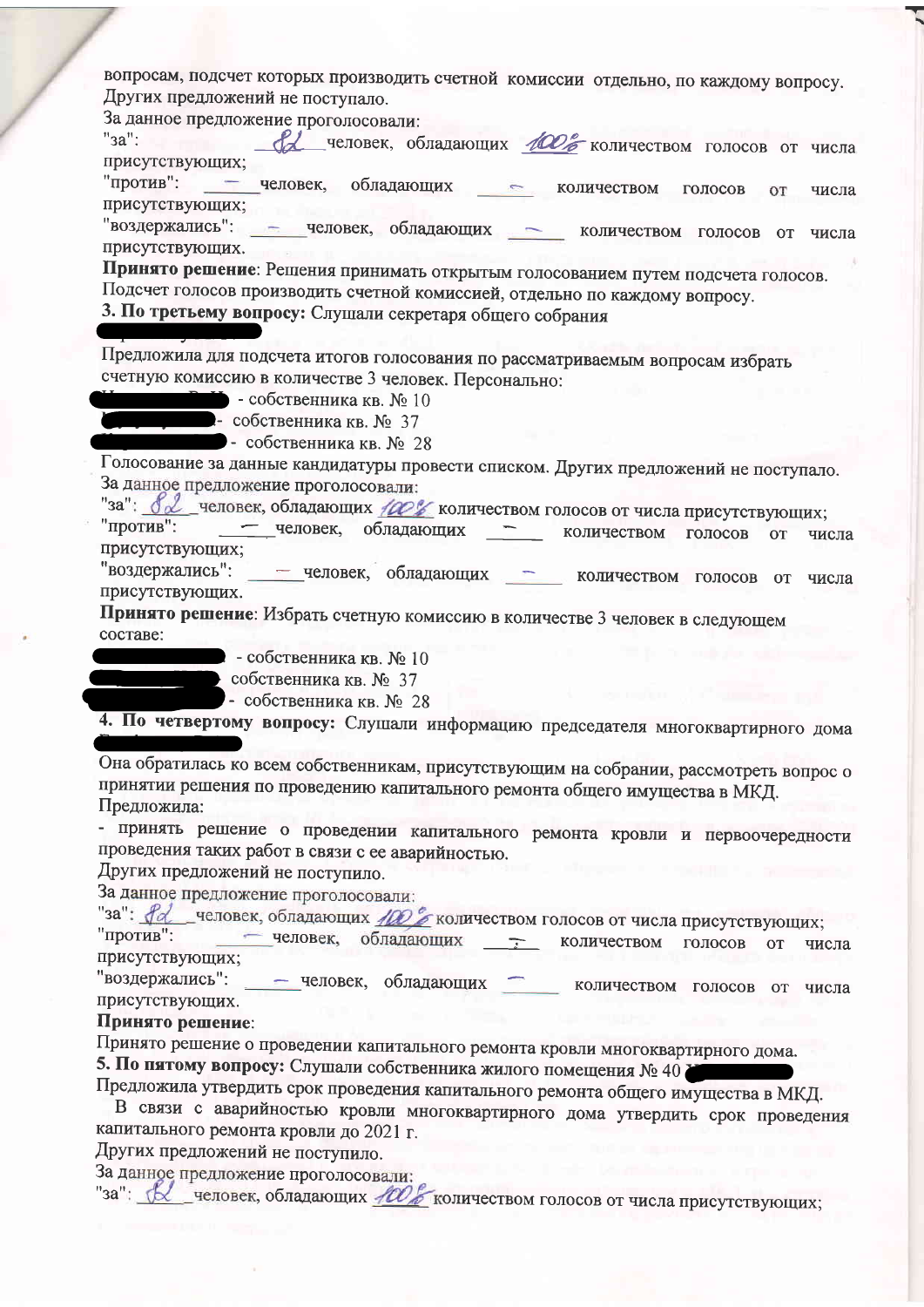| "против":       |  | человек, | обладающих | количеством | • ГОЛОСОВ | <b>OT</b> | числа |
|-----------------|--|----------|------------|-------------|-----------|-----------|-------|
| присутствующих; |  |          |            |             |           |           |       |

"воздержались": - человек, обладающих количеством голосов от числа присутствующих.

# Принято решение:

В связи с аварийностью кровли многоквартирного дома, утвердить срок проведения капитального ремонта кровли до 2021 г.

6. По шестому вопросу слушали: председателя общего собрания

Предложил рассмотреть и утвердить (определить) перечень, объем услуг и (или) работ по капитальному ремонту общего имущества в МКД, а также предельную стоимость капитальный ремонт общего имущества в МКД.

Предложено утвердить следующий перечень:

| Nº.       | Перечень работ и услуг в МКД | Εд.            | Объем работ | Стоимость, руб. |
|-----------|------------------------------|----------------|-------------|-----------------|
| $\Pi/\Pi$ |                              | измерения      |             |                 |
|           | Капитальный ремонт кровли    | M <sub>2</sub> | 1580        | 5 650 000       |
|           | МКД                          |                |             |                 |

Итоговая предельная стоимость всех работ и услуг по ремонту общего имущества составляет 5 650 000 py6.

Других предложений не поступило

За данное предложение проголосовали:

"за": Уливек, обладающих 100% количеством голосов от числа присутствующих;

"против": - человек, обладающих количеством голосов от числа присутствующих;

"воздержались": - человек, обладающих - количеством голосов от числа присутствующих.

Принято решение: Утвердить (определить) перечень, объем услуг и (или) работ по капитальному ремонту общего имущества в МКД, а также сметы расходов на капитальный ремонт общего имущества в МКД.

| $N_2$<br>$\Pi/\Pi$ | Перечень работ и услуг в МКД | Eд<br>измерения | Объем работ | Стоимость, руб. |  |
|--------------------|------------------------------|-----------------|-------------|-----------------|--|
|                    | Ремонт кровли                | M <sub>2</sub>  |             |                 |  |
|                    | многоквартирного дома        |                 | 1580,00     | 5 650 000       |  |
|                    | Всего                        |                 |             |                 |  |
|                    |                              |                 |             |                 |  |

Утвердить предельную стоимость работ по капитальному ремонту общего имущества многоквартирного дома № 34, расположенного на ул. Б. Хмельницкого, в размере 5650000 руб.

7. По седьмому вопросу: Слушали секретаря общего собрания собственников помещений

Она предложила утвердить источник финансирования капитального ремонта общего имущества в МКД.

Утвердить следующие источники финансирования капитального ремонта общего имущества в МКЛ:

- денежные средства, аккумулированные Региональным оператором, образующие фонд капитального ремонта МКД в виде взносов на капитальный ремонт, уплаченных собственниками помещений в МКД, пеней, уплаченных собственниками таких помещений в связи с ненадлежащим исполнением ими обязанности по уплате взносов на капитальный ремонт, а также в виде процентов, начисленных за пользование денежными средствами, находящимися на счете, счетах Регионального оператора.

Дополнительные источники финансирования капитального ремонта общего имущества в МКД - денежные средства, полученные Региональным оператором на возвратной основе от собственников помещений в других многоквартирных домах, расположенных в границах соответствующего городского округа или муниципального района, что и МКД, и в которых собственники помещений также формируют фонды капитального ремонта на счете, счетах Регионального оператора.